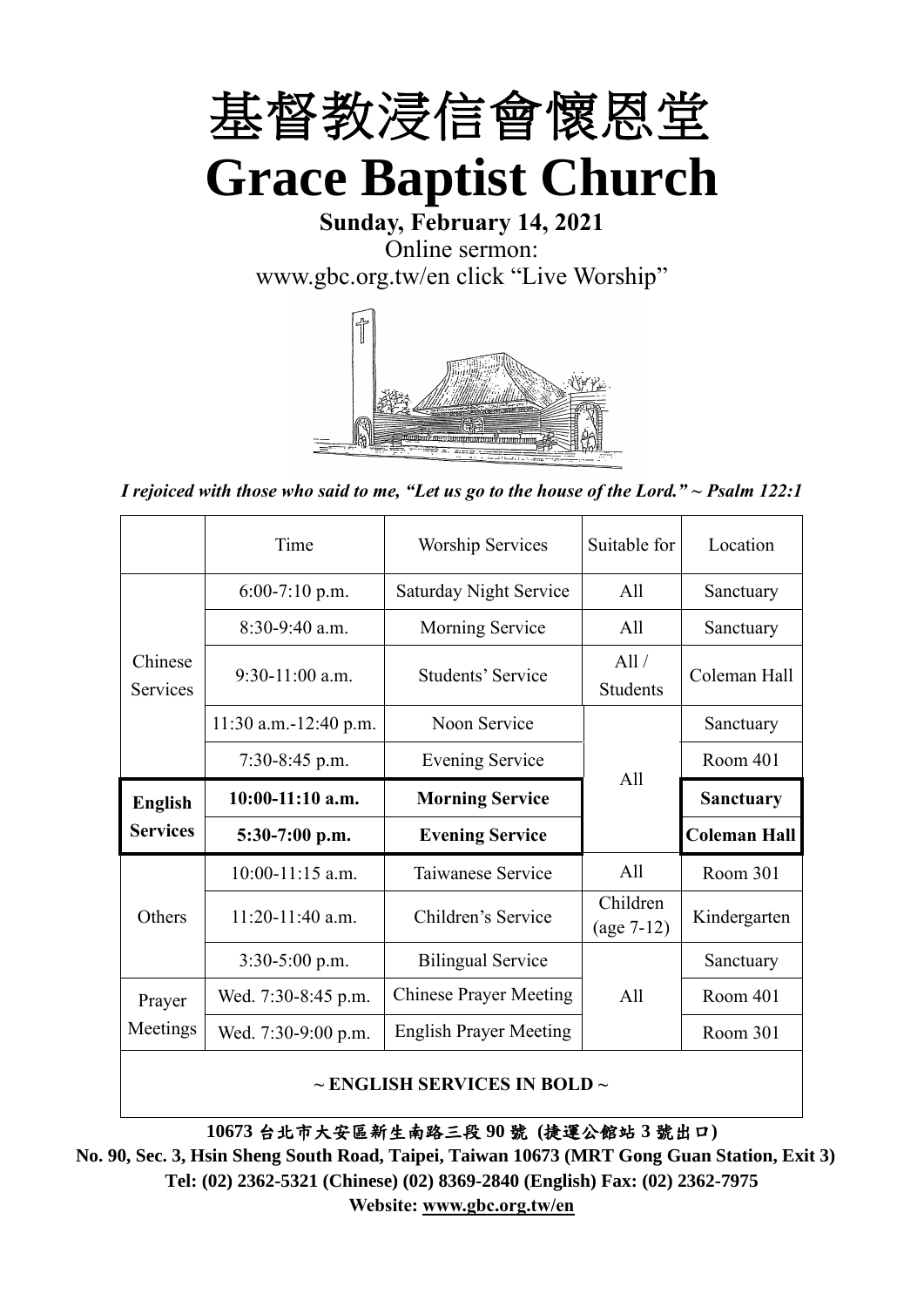#### **Welcome to Grace Baptist Church English Congregation. Thank you for choosing to worship with us and celebrate the glory of our Lord.**

|                                     | Morning Worship Service - 10:00 a.m.<br>Sunday, February 14, 2021 (Coleman Hall) |                         |
|-------------------------------------|----------------------------------------------------------------------------------|-------------------------|
| Prelude                             |                                                                                  | Vicky Lin               |
| Greeting/Prayer                     |                                                                                  | Minister Kevin Wang     |
| Worship through Music               | "In Christ Alone"                                                                |                         |
|                                     | "The Goodness of Jesus"                                                          |                         |
| Pastoral Prayer                     |                                                                                  | Pastor Nick Brideson    |
| Worship through Music               | "Only a Holy God"                                                                | Minister Kevin Wang     |
|                                     | "He Will Hold Me Fast"                                                           |                         |
| <b>Offertory Prayer</b>             |                                                                                  | Maria Sagita            |
| Tithes and Offerings                |                                                                                  |                         |
| Doxology                            |                                                                                  |                         |
| Pray for Our Church (Announcements) |                                                                                  | Minister Priscilla Liao |
| <b>Scripture Reading</b>            | Daniel 9:1-7                                                                     |                         |
| Message                             | Maintaining Focus on God                                                         | Pastor Nick Brideson    |
| <b>Response Song</b>                | "Yet Not I, but through Christ in Me"                                            |                         |
| Benediction                         |                                                                                  |                         |
| Welcome                             |                                                                                  |                         |
| Closing Song                        | "As the Lord Is with Us"                                                         | Minister Kevin Wang     |
| Postlude                            |                                                                                  | Vicky Lin               |
|                                     |                                                                                  |                         |

Nursery care is available in the "Cry Room" at the back of the Sanctuary during the Morning Worship Service.



**Our Vision Is to Spread the Gospel**

To achieve this, we aim:

- ⚫ To become a house of prayer
- ⚫ Through prayer, to build the body of Christ
- ⚫ From the body, to do the work of mission in Taipei, Taiwan, and neighboring countries *"but you will receive power when the Holy Spirit has come upon you; and you shall be My witnesses both in Jerusalem, and in all Judea and Samaria, and even to the remotest part of the earth." -* Acts 1:8 (NASB)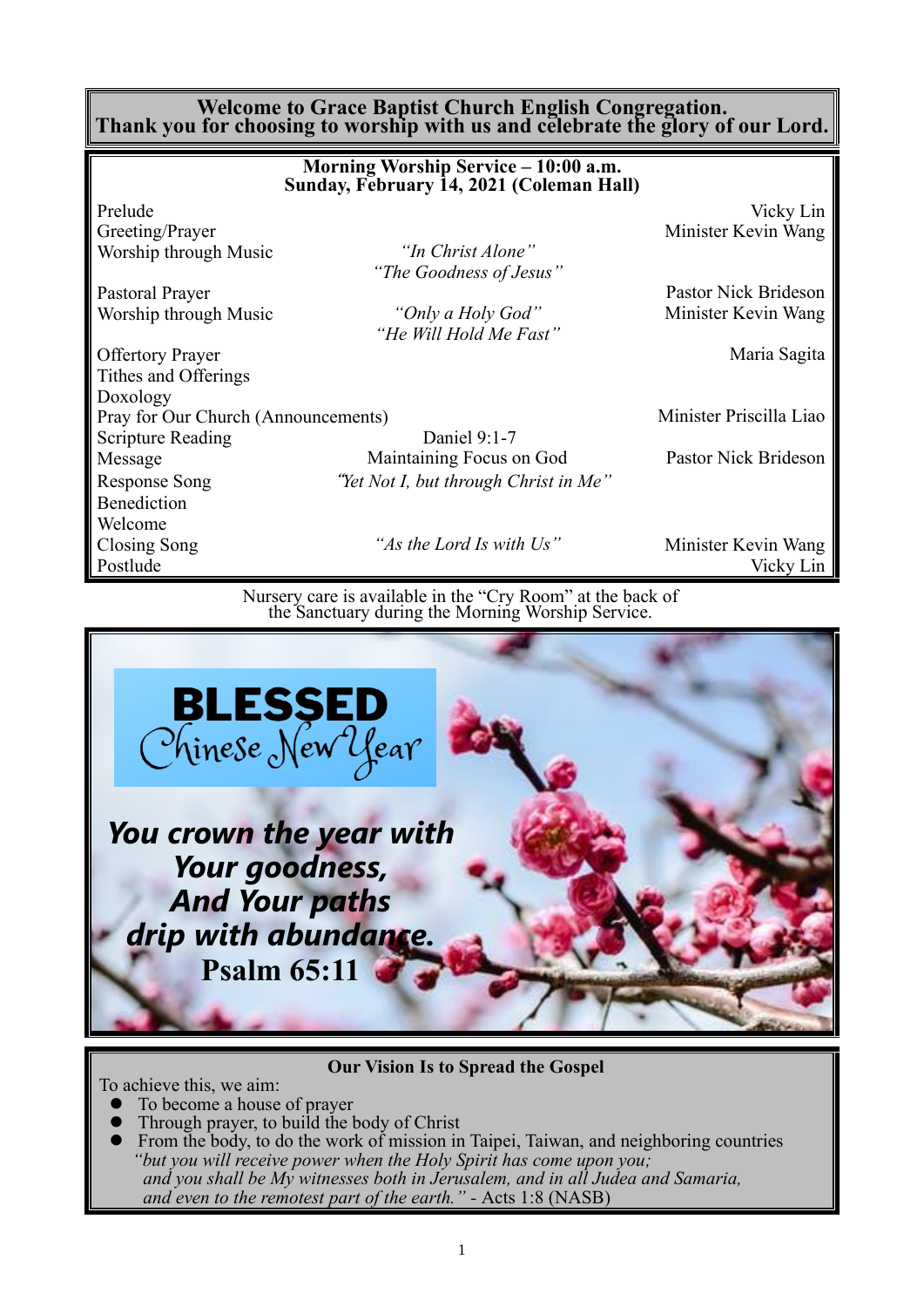# **Sermon Topic: Maintaining Focus on God Scripture: Daniel 9:1-7**

### **Speaker: Pastor Nick Brideson February 14, 2021**

#### **Scripture: Daniel 9:1-7 (NASB)**

<sup>1</sup> In the first year of Darius the son of Ahasuerus, of Median descent, who was made king over the kingdom of the Chaldeans  $-$ <sup>2</sup> in the first year of his reign, I, Daniel, observed in the books the number of the years which was revealed as the word of the LORD to Jeremiah the prophet for the completion of the desolations of Jerusalem, namely, seventy years.<sup>3</sup> So I gave my attention to the Lord God to seek Him by prayer and supplications, with fasting, sackcloth and ashes. <sup>4</sup> I prayed to the LORD my God and confessed and said, "Alas, O Lord, the great and awesome God, who keeps His covenant and lovingkindness for those who love Him and keep His commandments,  $\bar{5}$  we have sinned, committed iniquity, acted wickedly and rebelled, even turning aside from Your commandments and ordinances. <sup>6</sup> "Moreover, we have not listened to Your servants the prophets, who spoke in Your name to our kings, our princes, our fathers and all the people of the land.

<sup>7</sup> "Righteousness belongs to You, O Lord, but to us open shame, as it is this day—to the men of Judah, the inhabitants of Jerusalem and all Israel, those who are nearby and those who are far away in all the countries to which You have driven them, because of their unfaithful deeds which they have committed against You.

**Notes:**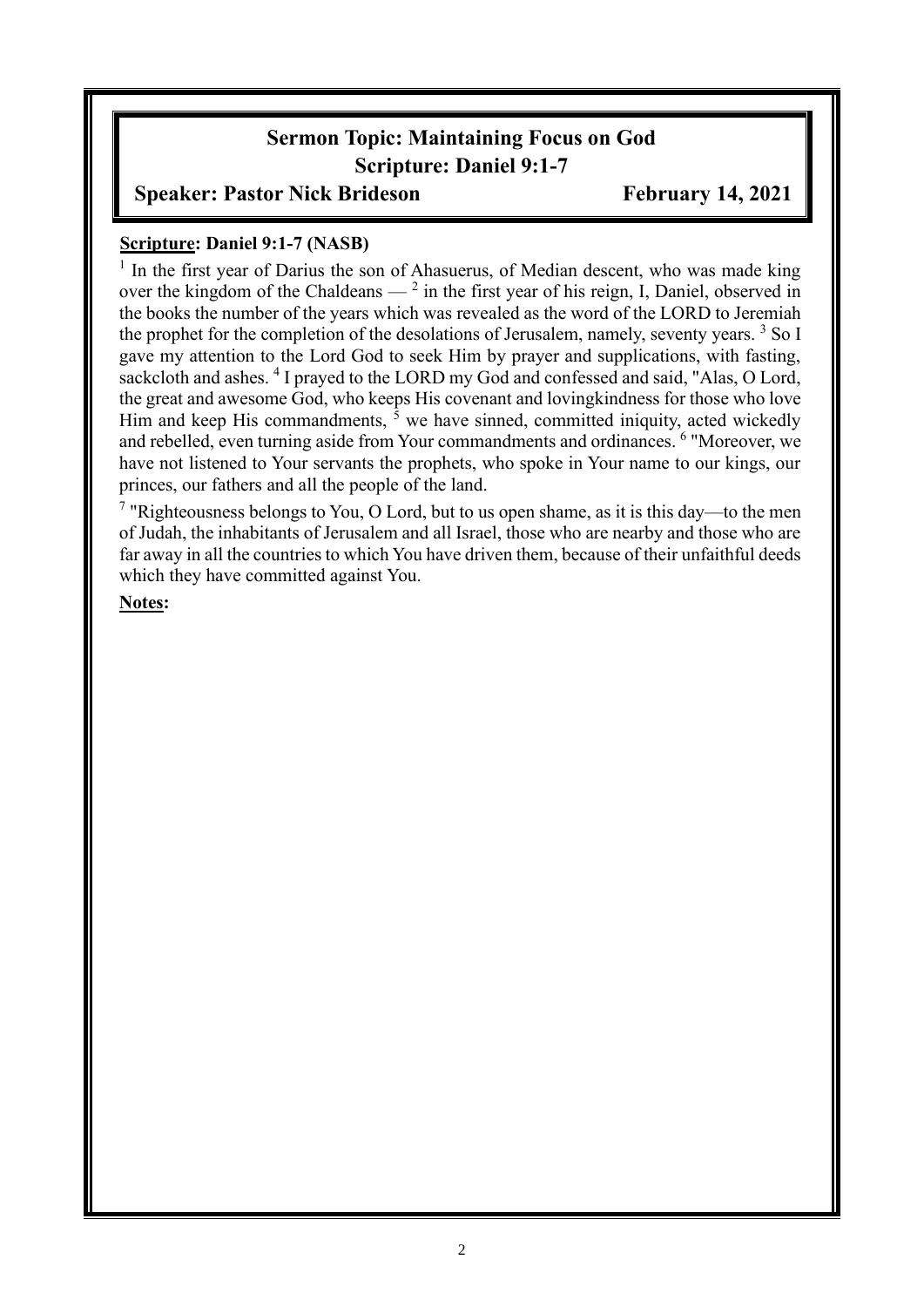## **Wednesday Night Prayer Meeting**

*"My house shall be called a house of prayer" (Matthew 21:13)*

Let us be a church of prayer. Come and pray with brothers and sisters in Christ 7:30 - 9:00 p.m. every Wednesday in Room 301. Go directly to the physical Prayer Meeting or email Minister Priscilla (priscilla@gbc.org.tw) for how to join the Zoom Prayer Meeting. Email prayer requests to Minister Priscilla.

**Prayer Focus for Each Wednesday:**

| 1st Week                                  | 2nd Week | 3rd Week        | 4th Week | 5th Week  |
|-------------------------------------------|----------|-----------------|----------|-----------|
| Caring/Healing/Families   Church Ministry |          | <b>Missions</b> | The Lost | The World |

# **Bible Interpretation Class Starts Sunday March 7 at 3:00 p.m. in Room 302**



Understanding the Bible isn't just for people who study in seminary. The Bible is meant to be read and understood by everyone.

In this class, you will learn the tools that can help to understand the Bible more correctly – about the books that make up the Bible, the Bible's chronology, and its historical and cultural settings. Join the class directly or contact the teacher, Ross Hohl, at [ross.hohl@gmail.com](mailto:ross.hohl@gmail.com)

for more information.

# **Christianity 101 Online: New Cycle Starts** *February 28*

Due to cases of local transmission of COVID-19 inside Taiwan, the Christianity 101 class (which introduces basic Christian teachings and prepares people for baptism) has stopped meeting physically in GBC. Instead, the class meets online using Zoom. (The time has also changed.) It has 10 sessions and the new cycle will start from *February 28*.

You can join the class directly using the information below or contact the teacher, Yuri, for the link (email: [yuchen\\_phone@hotmail.com\)](mailto:yuchen_phone@hotmail.com).

**New time:** 1:00 – 2:00 p.m. on Sunday **Zoom room number:** 666 624 1565 **Password:** 5Q5Fn2

## **Christianity 101 for Children**



On March 7, we will start a Christianity 101 course for children. This course is required for baptism in GBC. The course, from March 7 to May 30, consists of 10 sessions to be held from 9:00 a.m. to 10:00 a.m. in Room 402. It is for children aged 5 to 12. Please contact Ming Lai to register or for more information: [minglai88@gmail.com.](mailto:minglai88@gmail.com)

## **Application for Yearly Parking Permit in 2021**

GBC members can apply for a yearly parking permit between now and mid-February. Application forms are available at the front desk and must be signed by a GBC minister or pastor before submission. When picking up your new parking permit, you will need to return your old parking permit and pay a NT\$ 200 fee at the front desk. (See details at the front desk.)

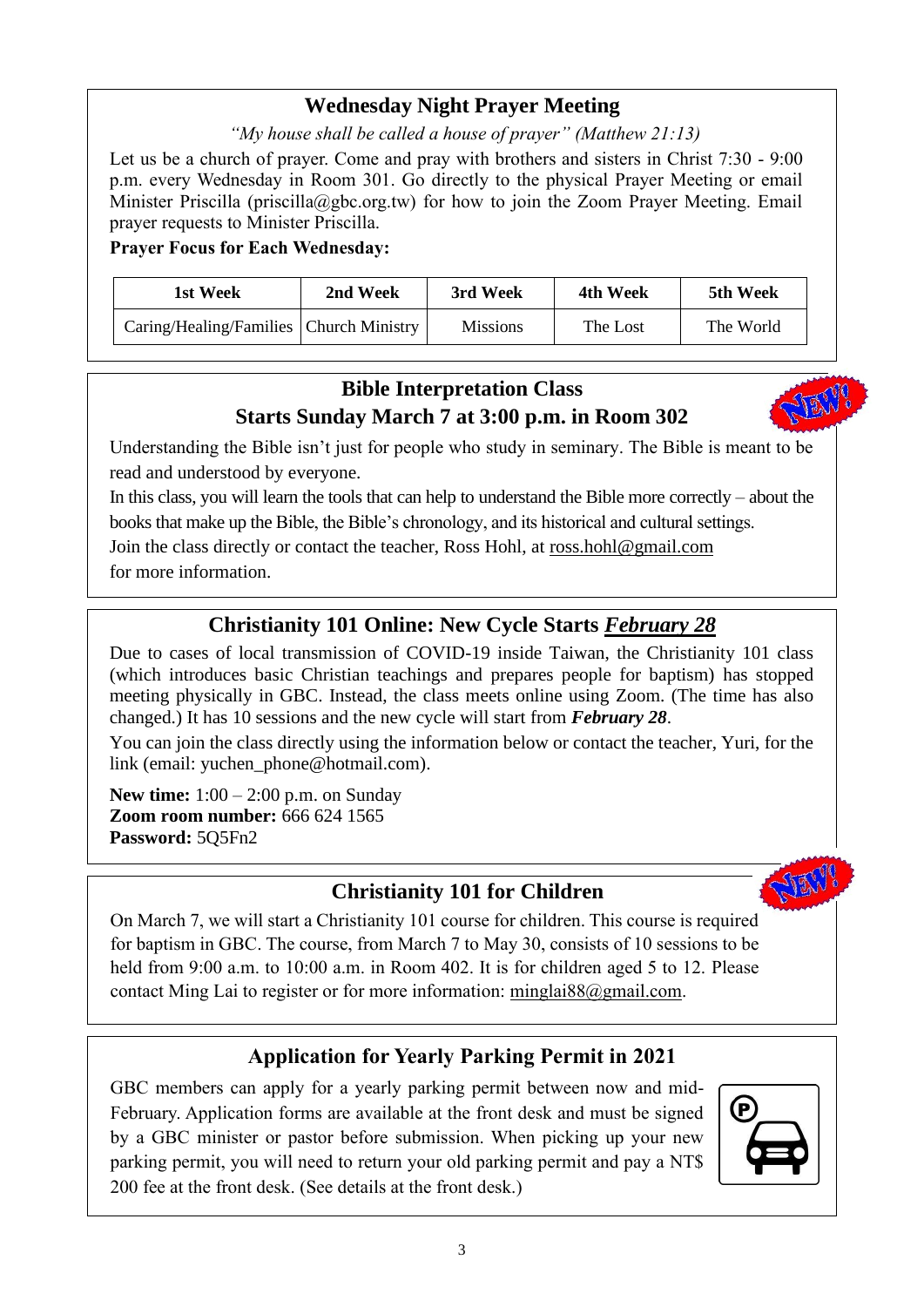# **Young Adults Fellowship: Next Meeting on February 20**



Young Adults Fellowship is for young adults from the age of 20-35 to study God's Word and fellowship together. It meets  $I^{st}$  and  $3^{rd}$  Saturdays from *4:30 to 6:00 p.m.* in WanFu 22 (next to GBC building). The next meeting is on *February 20.* Please join the Fellowship directly.

Contact Minister Kevin Wang at kevin@gbc.org.tw if you need more information.

#### **Bible Studies for Life: Winter Season Starts March 7**



Whether you are young or old, if you follow Jesus, you are a disciple. But the quality of your discipleship isn't measured by how well you can answer questions. Discipleship is about being *transformed* into the likeness of Jesus. And transformation starts in the Word. That's why *Bible Studies for Life* is carefully crafted to help kids, students, and adults purposefully become more like Jesus every day.

(13 sessions: on Sundays from March 7 to May 30)

We have eight *Bible Studies for Life* classes available. Please check classroom information listed on page 6 and join one of the classes directly from March 7.

# **Mabuhay Fellowship**

**Special Sharing on Feb. 21**

STERVIC



Today, February 14, the Mabuhay Fellowship will not meet. We wish everyone a blessed, safe celebration of the Lunar New Year!

On February 21 at 2 p.m. in Basement Room B05, Wycliffe missionary Kim Chiu will give an inspirational talk entitled "How Do I Love Thee?", based on John 14:21-25. All are welcome.

The Mabuhay Fellowship comprises Filipinos aiming to share God's love and light through worship, prayer, Bible study, fellowship, gospel sharing, ministry, and more. Contact Ava Zamora at [avazam@yahoo.com](mailto:avazam@yahoo.com) if you need more information.

➢ Wearing a mask inside GBC is *required.* People refusing to wear a mask or littering with masks will be fined by the government.



- ➢ Check temperature at the front door. (Enter through GBC front door. *Back door is for exit only*.)
- $\triangleright$  Wash hands frequently.
- $\triangleright$  See a doctor and stay home if you have a fever and cough.

#### **COVID-19 Precaution**

- $\triangleright$  No buffet-style food in groups/meetings inside GBC. (Only lunch boxes or food in sealed packages. Drinks must be in individual containers.) Leaders of all meetings should keep an attendance record for at least one month in case it is needed.
- $\triangleright$  Fill out the seating form when joining a worship service. (Family members can sit together and fill out one form with one seat number to include all members.)
- $\triangleright$  Take your bulletin home or put it in boxes marked "Bulletin RECYLE".
- $\triangleright$  The government asks all people to not travel overseas. All people who arrive in Taiwan from overseas MUST self-quarantine for 14 days. During your quarantine, GBC welcomes you to join our worship via the Internet.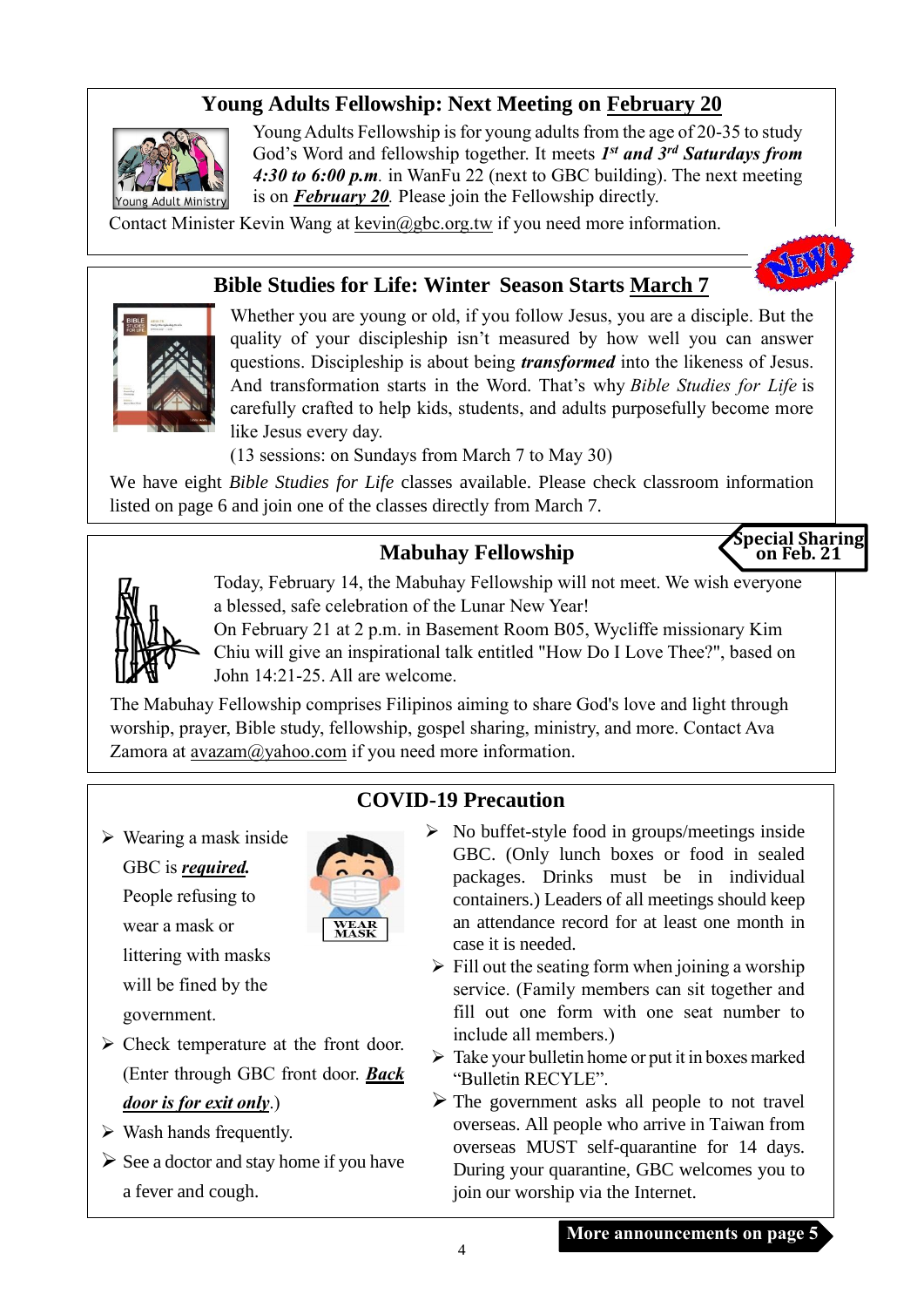- **Personal Information Changed?** If you want GBC to keep your updated information, such as a new address, please provide us with your new mailing address so that GBC can send you such things as a birthday card and offering receipt. To update your personal data, please contact our secretary SueJenny Hsu at [suejenny@gbc.org.tw](mailto:suejenny@gbc.org.tw) or 2362-5321 ext 136.
- **Marriage-Related Services:** GBC provides marriage-related services (counseling on marriage problems/questions, pre-marital counseling…..) for registered members. Please contact SueJenny (suejenny@gbc.org.tw) to schedule the meetings if you need counseling.
- **Issues with Our Website:** Please follow the instructions listed on GBC website home page: https://www.gbc.org.tw/en
- **Be Careful of Fake Emails:** For details see GBC website home page[: https://www.gbc.org.tw/en](https://www.gbc.org.tw/en)
- **Evergreen Bilingual Fellowship:** Evergreen Fellowship meets every Saturday night from 6:00 to 8:00 p.m. in GBC Room 401. To join, please email: [wistlesliang@hotmail.com.](mailto:wistlesliang@hotmail.com)

| <b>English Congregation Leaders</b>                                                                                                                                                                                                                                                                                                                                                                                                                                             |                                                                                                                                                                                                                                                                                                                                                                                                                               |                                                                                                                                                                                                                                                                                                                                                                                                                                                                                      |                                                                                                                                                                                                                                                                                                                                                     |                                                                                                                                                                                                                                                                                                                      |  |
|---------------------------------------------------------------------------------------------------------------------------------------------------------------------------------------------------------------------------------------------------------------------------------------------------------------------------------------------------------------------------------------------------------------------------------------------------------------------------------|-------------------------------------------------------------------------------------------------------------------------------------------------------------------------------------------------------------------------------------------------------------------------------------------------------------------------------------------------------------------------------------------------------------------------------|--------------------------------------------------------------------------------------------------------------------------------------------------------------------------------------------------------------------------------------------------------------------------------------------------------------------------------------------------------------------------------------------------------------------------------------------------------------------------------------|-----------------------------------------------------------------------------------------------------------------------------------------------------------------------------------------------------------------------------------------------------------------------------------------------------------------------------------------------------|----------------------------------------------------------------------------------------------------------------------------------------------------------------------------------------------------------------------------------------------------------------------------------------------------------------------|--|
|                                                                                                                                                                                                                                                                                                                                                                                                                                                                                 |                                                                                                                                                                                                                                                                                                                                                                                                                               | English Pastor: Nick Brideson                                                                                                                                                                                                                                                                                                                                                                                                                                                        |                                                                                                                                                                                                                                                                                                                                                     |                                                                                                                                                                                                                                                                                                                      |  |
| <b>Pastor Nick Brideson</b>                                                                                                                                                                                                                                                                                                                                                                                                                                                     | Minister Priscilla Liao                                                                                                                                                                                                                                                                                                                                                                                                       |                                                                                                                                                                                                                                                                                                                                                                                                                                                                                      | Minister Kevin Wang                                                                                                                                                                                                                                                                                                                                 |                                                                                                                                                                                                                                                                                                                      |  |
| <b>Adult Education</b><br>/Mission                                                                                                                                                                                                                                                                                                                                                                                                                                              | AM Worship                                                                                                                                                                                                                                                                                                                                                                                                                    | Children's<br>Education/Caring                                                                                                                                                                                                                                                                                                                                                                                                                                                       | PM Worship                                                                                                                                                                                                                                                                                                                                          | Youth/Fellowship                                                                                                                                                                                                                                                                                                     |  |
| <b>Adult Education</b><br>Nick Brideson<br>nick@gbc.org.tw<br><b>Foreign Mission:</b><br><b>Medical/Dental Team</b><br>Armand Lim<br>rmanlim@yahoo.com<br><b>VBS</b> Team<br>Priscilla Liao<br>priscilla@gbc.org.tw<br><b>Taiwan Mission:</b><br><b>TaiTung Team</b><br>Cherrie Gow Lim<br>cvgow@yahoo.com<br><b>Orphanage Ministry</b><br>Julie Chen<br>yuling0914@gmail.com<br><b>NTU Friday English</b><br><b>Conversation Group</b><br>Roy Treurnicht<br>roytreur@gmail.com | <b>Morning Music</b><br>Cherrie Gow Lim<br>cvgow@yahoo.com<br><b>Morning Greeters</b><br>Chien Ferng<br>cferng@gmail.com<br><b>Adult Choir</b><br><b>Hand Bell Choir</b><br>Juliet Jao<br>lenyinjao@gmail.com<br><b>Hallel Singers</b><br>Cherrie Gow Lim<br>cvgow@yahoo.com<br><b>Morning Fellowship Tea</b><br>Yuri Shih<br>yuchen phone@hotmail.com<br><b>Morning Multimedia</b><br>Vicky Lin<br>gbcmorningmedia@gmail.com | <b>Cryroom Children's</b><br><b>Care Ministry</b><br>Abby Tu<br>abbbytu@gmail.com<br><b>AWANA Preschool</b><br>Joanna Peng<br>Joanna1285@hotmail.com Evening Multimedia<br><b>AWANA Spark Group</b><br>Crystal Turner<br>elisayeh@yahoo.com<br><b>AWANA T&amp;T Group</b><br>Ming Lai<br>minglai88@gmail.com<br><b>Prayer Ministry</b><br>Priscilla Liao<br>priscilla@gbc.org.tw<br><b>Hospital Visitation</b><br>Amanda Lou<br>lou.amanda@gmail.com<br><b>Small Groups</b><br>Women | <b>Evening Music Team</b><br>Alex Chen<br>gbceworshipteam@gmail.com<br><b>Evening Greeters</b><br>Vicky Kuo<br>asiaglobe999@gmail.com<br>Jusak Tandean<br>jtandean@yahoo.com<br><b>Evening Tea / Baptism</b><br><b>Celebration Fellowship</b><br>Michelle Cheng<br>yealincheng@yahoo.com<br><b>Baptism Support</b><br>Aline Kao<br>aline@gbc.org.tw | <b>Trinity Youth</b><br>(Grade 7 and<br>above)<br>Grant & Kirsten<br><b>Burgess</b><br>grantburgess@live.co.za<br><b>Mabuhay Fellowship</b><br>Ava Zamora<br>avazam@yahoo.com<br><b>Young Adults</b><br>Fellowship<br>Kevin Wang<br>kevin@gbc.org.tw<br><b>Small Groups</b><br>Youth<br><b>Students</b><br>Parenting |  |
| <b>Ethiopian Students Group</b><br>Abex Tesfaye<br>abex98@gmail.com                                                                                                                                                                                                                                                                                                                                                                                                             |                                                                                                                                                                                                                                                                                                                                                                                                                               | General<br>Ministry                                                                                                                                                                                                                                                                                                                                                                                                                                                                  |                                                                                                                                                                                                                                                                                                                                                     |                                                                                                                                                                                                                                                                                                                      |  |

#### **Secretarial staff Deacon**

| SueJenny Hsu        |  |
|---------------------|--|
| suejenny@gbc.org.tw |  |

Stella Chen (part-time) stella@gbc.org.tw

Michael Huang mhuang500@yahoo.com

**Alternate Deacon** Armand Lim rmanlim@yahoo.com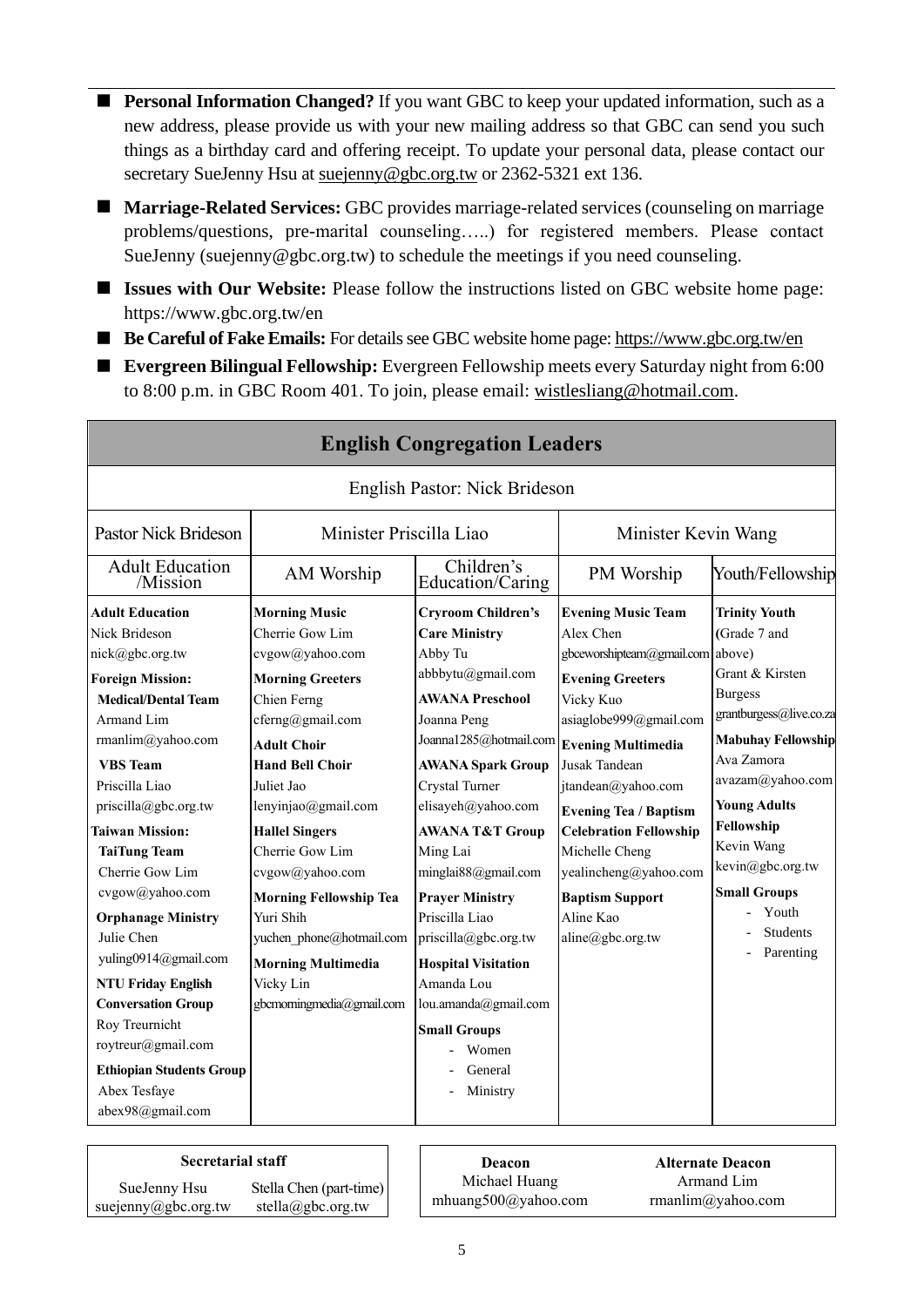**Below dates (on the right) show NO meeting due to Chinese New Year** 

|                                         | <b>★★ Sunday School Information - Join a class directly ★★</b> |                                                               |               |
|-----------------------------------------|----------------------------------------------------------------|---------------------------------------------------------------|---------------|
| <b>Class</b>                            | Time & Room                                                    |                                                               | <b>Class</b>  |
| <b>Beginning Christian Life</b>         | front desk, 2.5th floor.                                       | <b>NOTE:</b> To go to Calvary room, take the stairs by the    | <b>Closed</b> |
| Alpha – New and non-Christians          | 11:30 a.m.                                                     | <b>Calvary Room</b>                                           | 2/14          |
| Christianity 101 - required for baptism | $1:00 - 2:00$ p.m.                                             | <b>Online only.</b> Email leader:<br>yuchen_phone@hotmail.com | 2/14          |
| <b>Maturing Christians</b>              |                                                                |                                                               |               |
|                                         | 9:00 a.m.                                                      | Mount of Olives Room                                          | 2/14          |
|                                         |                                                                | Room B03 - in Bahasa                                          | 2/14          |
|                                         |                                                                | Room B04                                                      | 2/14          |
| <b>Bible Studies for Life</b>           | $11:30$ a.m.                                                   | Room B05                                                      | 2/14          |
|                                         |                                                                | WanFu 22A                                                     | 2/14          |
|                                         |                                                                | WanFu 22C                                                     | 2/14          |
|                                         | $2:30$ p.m.                                                    | Room 306                                                      | 2/14          |
|                                         | $4:00$ p.m.                                                    | Room 305                                                      | 2/14          |
| <b>Bible Interpretation</b>             | $3:00$ p.m.                                                    | <b>Starts March 7</b><br>Room 302                             |               |
| <b>Youth: Grade 7 and above</b>         |                                                                |                                                               |               |
| <b>Bible Studies for Life</b>           | 11:30 a.m.                                                     | Room 405                                                      | 2/14,2/21     |
| <b>Children</b>                         |                                                                |                                                               |               |
| Nursery - Age 3 and under               | $11:20$ a.m. $-12:50$ p.m.                                     | Kindergarten                                                  | 2/14          |
| Preschool - Age 3 to 5                  | $11:40$ a.m. $-12:40$ p.m.                                     | Room 403                                                      | 2/14          |
| AWANA - Kindergarten (大班) to Grade 6    | $11:30$ a.m. $-1:00$ p.m.                                      | Rooms 401 / 404                                               | 2/14          |

| $\star \star$ Fellowships - Join a fellowship directly $\star \star$                                    |                          |            |      |  |  |
|---------------------------------------------------------------------------------------------------------|--------------------------|------------|------|--|--|
| Fellowship<br>Location<br>Time                                                                          |                          |            |      |  |  |
| Mabuhay                                                                                                 | Sundays 2:00 - 4:00 p.m. | <b>B05</b> | 2/14 |  |  |
| $1st$ & 3 <sup>rd</sup> Saturdays 4:30 - 6:00 p.m.<br>Young Adults $(20 - 35 \text{ y.o.})$<br>WanFu 22 |                          |            |      |  |  |

| <b>★★ Small Groups - Contact the leader to join ★★</b> |                                                 |                                                                     |                                                           |           |  |  |
|--------------------------------------------------------|-------------------------------------------------|---------------------------------------------------------------------|-----------------------------------------------------------|-----------|--|--|
| Type                                                   | <b>Name</b>                                     | Day/Time                                                            | <b>Location/Contact Emails</b>                            |           |  |  |
| <b>Students</b>                                        | NTU Friday English<br><b>Conversation Group</b> | Friday<br>$12:20 - 1:10$ pm                                         | <b>NTU</b><br>roytreur@gmail.com                          | <b>NA</b> |  |  |
|                                                        | <b>International Students Group</b>             | Friday<br>$7:30 - 9:00 \text{ pm}$                                  | WanFu 22A<br>cesaledro57@gmail.com                        | <b>NA</b> |  |  |
| Language/<br>Nationality                               | <b>Ethiopian Students Group</b>                 | Thursday<br>$4:00 - 5:30$ pm                                        | Room 307<br>abex98@gmail.com                              |           |  |  |
| Parenting                                              | Parenting Group                                 | 2 <sup>na</sup> & 4 <sup>th</sup> Sunday<br>$11:30$ am - $12:30$ pm | GBC Room 402<br>rod syverson@hotmail.com                  | 2/14      |  |  |
|                                                        | Salt & Light                                    | Sunday<br>$1:30 - 3:00$ pm                                          | <b>GBC Mount of Olives Room</b><br>paulhan2908@gmail.com  | 2/14      |  |  |
|                                                        | <b>Bilingual Interpretation Group</b>           | Sunday<br>$3:00 - 5:00$ pm                                          | GBC Room 303<br>$cfindler(a)$ yahoo.com                   | 2/14      |  |  |
|                                                        | Crown of Beauty                                 | Saturday<br>$2:00 - 4:00$ pm                                        | <b>GBC Mount of Olives Room</b><br>clemence4261@gmail.com |           |  |  |
| General                                                | Thursday Night Bible<br><b>Study Group</b>      | Thursday<br>$7:30 - 9:00$ pm                                        | GBC Room 301<br>rod syverson@hotmail.com                  | 2/11      |  |  |
|                                                        | NanGang Bible<br><b>Study Group</b>             | Friday<br>$7:00 - 9:30$ pm                                          | NanGang<br>sagitamaria@gmail.com                          |           |  |  |
|                                                        | YungHe Bible Study Group                        | Friday<br>$7:00-8:30$ pm                                            | YungHe<br>yedukondaluster@gmail.com                       |           |  |  |
|                                                        | HsinChu Bible Study Group                       | Friday<br>$7:30 - 8:45$ pm                                          | HsinChu<br>rmanlim@yahoo.com                              |           |  |  |
| Ministry                                               | <b>Hospital Visitation Group</b>                | Thursday<br>$1:30 - 2:30$ pm                                        | Near GBC<br>lou.amanda@gmail.com                          | <b>NA</b> |  |  |